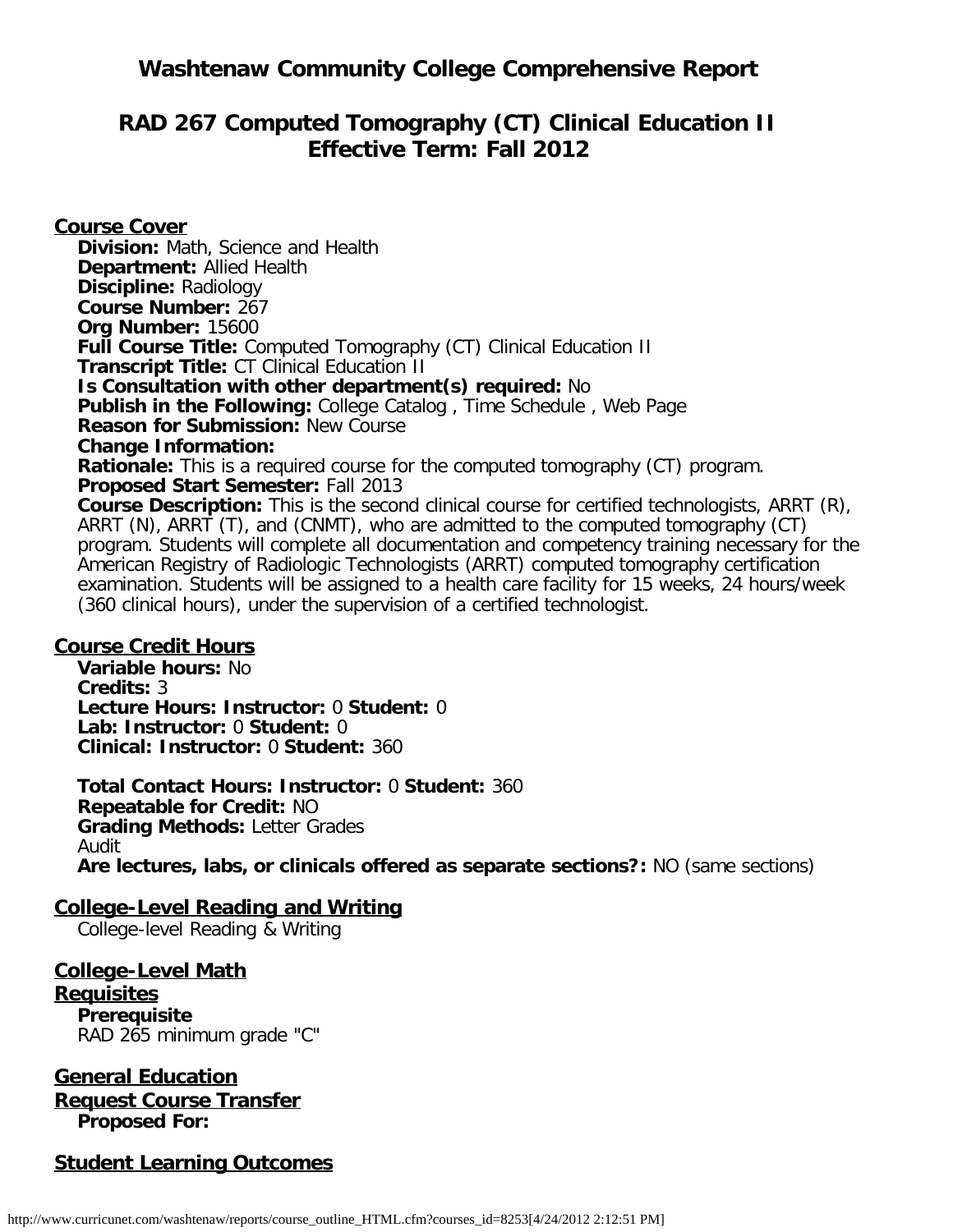1. Communicate effectively with patients and the healthcare team in the clinical setting. **Assessment 1**

**Assessment Tool:** Computed tomography Final Clinical Evaluation Form **Assessment Date:** Winter 2016

**Assessment Cycle:** Every Three Years

**Course section(s)/other population:** All sections

**Number students to be assessed:** All students (maximum admission to the computed tomography (CT) program is 12 students).

**How the assessment will be scored:** Analysis of question 1 on the Final Clinical Education Performance Evaluation regarding patient communication.

**Standard of success to be used for this assessment: 95% of the students will** receive an "effective performance" rating (2 of three or higher) on question 1 of the Clinical Education Performance Evaluation regarding patient communication. **Who will score and analyze the data:** Faculty

2. Perform a minimum of 95 computed tomography procedures on patients with a range of different physical, medical, and other special needs according to the standard protocols in the clinical setting. Prepare the patient for the computed tomography (CT) procedure.

#### **Assessment 1**

**Assessment Tool:** Computed tomography Final Clinical Evaluation Form **Assessment Date:** Winter 2016

**Assessment Cycle: Every Three Years** 

**Course section(s)/other population:** All sections

**Number students to be assessed:** All students (maximum admission to the computed tomography (CT) program is 12 students).

**How the assessment will be scored:** Analysis of question 11 on the Final Clinical Education Performance Evaluation regarding competency maintenance.

**Standard of success to be used for this assessment:** 95% of the students will receive an "effective performance" rating (2 of 3 or higher) on question 11 of the Clinical Education Performance Evaluation regarding competency maintenance. **Who will score and analyze the data:** Faculty

3. Apply radiation protection principles for the patient, self, and other healthcare team members.

## **Assessment 1**

**Assessment Tool:** Computed tomography Final Clinical Evaluation Form **Assessment Date:** Winter 2016

**Assessment Cycle: Every Three Years** 

**Course section(s)/other population:** All sections

**Number students to be assessed:** All students (maximum admission to the computed tomography (CT) program is 12 students).

**How the assessment will be scored:** Analysis of question 3 on the Final Clinical Education Performance Evaluation regarding radiation protection.

**Standard of success to be used for this assessment:** 95% of the students will receive an "effective performance" rating (2 of 3 or higher)on question 3 of the Clinical Education Performance Evaluation regarding radiation protection.

## **Who will score and analyze the data:** Faculty

## **Course Objectives**

1. Prepare the patient for computed tomography (CT) procedures.

## **Matched Outcomes**

2. Make informed critical judgments with regard to using the appropriate computed tomography (CT) scanning protocols.

#### **Matched Outcomes**

3. Make informed critical judgments with regard to the operation of the computed tomography (CT) imaging system. **Matched Outcomes**